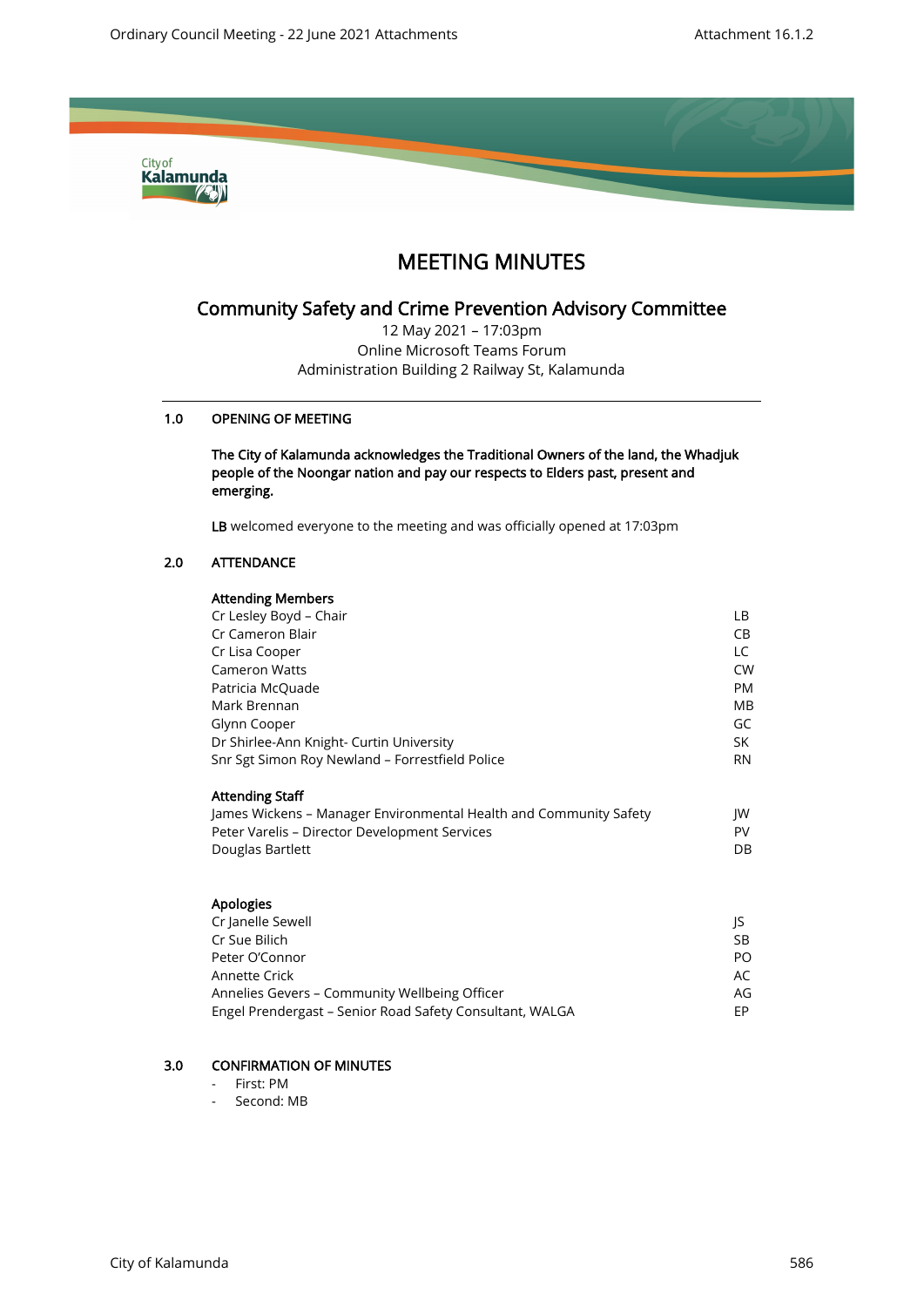

## 4.0 DEPUTATIONS

No deputations.

#### 5.0 BUSINESS ARISING FROM PREVIOUS MEETING

## 5.1 Wattle Grove Cell 9 CCTV Feasibility Study: Sub Committee

JW: The sub-committee met a month ago with Cr Lesley Boyd and Mark Brennan in attendance. Peter Varelis gave an update on review of Wattle Grove Cell 9 CCTV Feasibility Study. Further research and costs of fitting out the Ranger vehicles and the Cities Variable Message boards was also provided to the subcommittee. CSCPAC resolved via email to note the findings of the Wattle Grove Cell 9 – CCTV feasibility study; endorse the recommendations and strategies for consideration by Council as part of future budget deliberations and when potential grant funding arise; endorse the fitting out of the Community Safety Fleet Vehicles and Variable Message Sign trailers with mobile CCTV, request that a capital budget item of approx. \$75,000 be listed as part of the 2021/22 budgeting consideration process.

A report has been prepared by the staff and has been presented to the Public Agenda Briefing

PV: Provided an update on the presentation and report to the public agenda briefing. Recommendation would be considered for the variable messaging boards and install CCTV on the ranger fleets would be considered at future budget processes beyond this financial year or future grant opportunities. The City of Kalamunda current budget position would not be able to absorb this cost at this stage but will be considered for future budgets.

## 5.2 "Dangerous trees" Report and Audit

JW: "Trees have been known to fail within the City from time to time, and while it is important to understand that there is always an element of risk associated with trees growing in an urban setting; the City has a structured framework in place to manage these risks to an acceptable level. Current measures include a Street Tree and Street Scape Management Policy; and a new Urban Forest Strategy has been developed and is scheduled to be considered by Council in the coming months.

In instances where trees are reported to be in risk of failure, qualified contract arborists are engaged by the City to undertake a formal evaluation and report on their findings. Recommended actions out of the report are then carried out to make the tree safer. This action may include pruning or even removal of the subject tree as a last resort"

Response provided by Rod Strang: Manager of Parks and Environmental Services.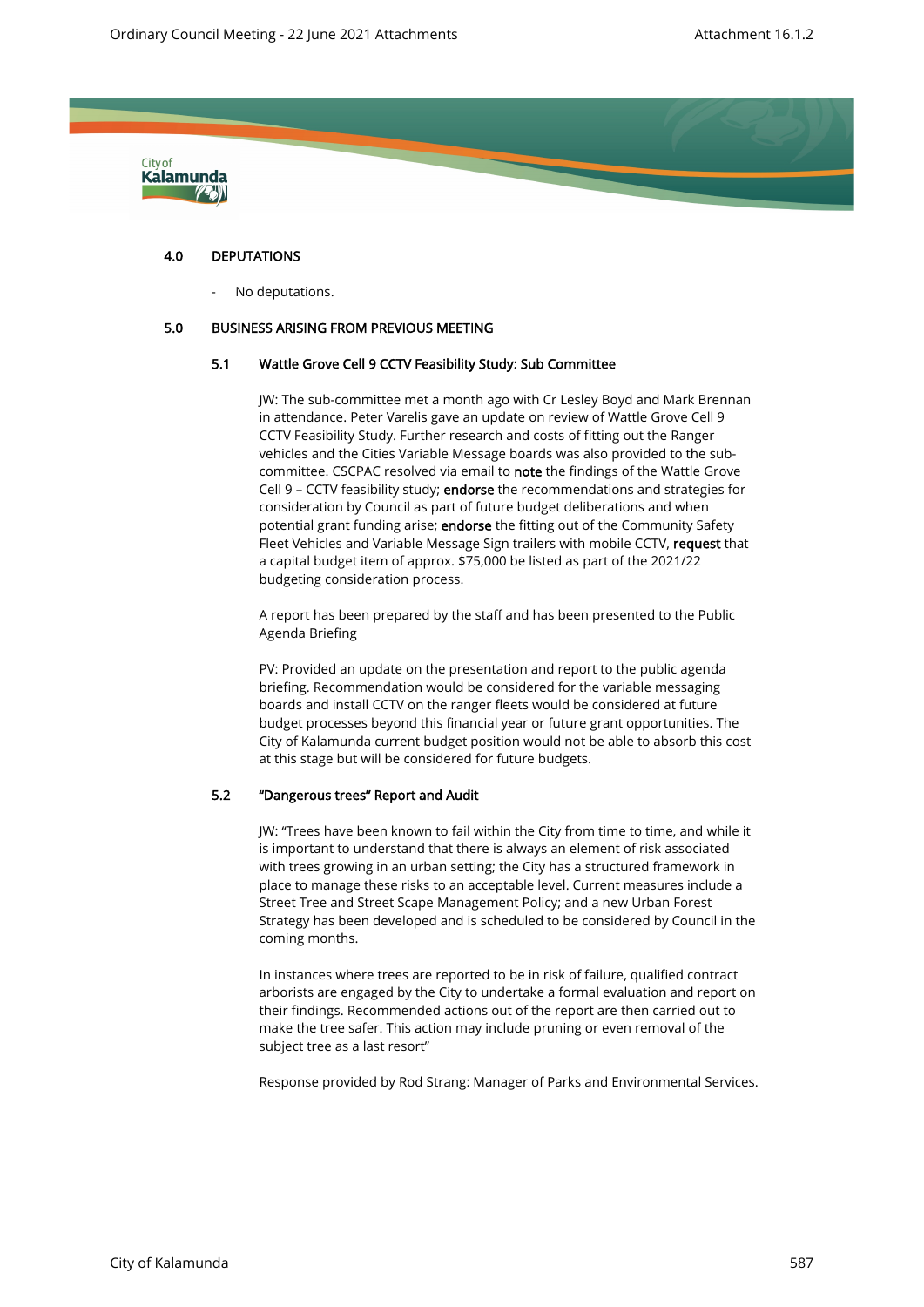

RN: Property owner engaging the arborist, would that include go over to the other landowner to do that inspection?

JW: It would not, you would have to gain permission from the next-door neighbour

CB: I just had a contact by a resident who has a contact about their tree on the verge

JW: Have they gone through the administration?

CB: yes

JW: Whatever the environmental officers conclusion is should be respected as they are experts.

## 6.0 DISCLOSURE OF INTERESTS

Nil

## 7.0 CORRESPONDENCE - in/out

Nil

#### 8.0 ITEMS FOR COMMITTEE CONSIDERATION

## 8.1 Zig Zag Trial (Security Guard Closure) and Police resourcing - Cr Cameron Blair

Council has adopted to re-open the Zig Zag Scenic Drive from the first of July. Open 11am and close at 8.30pm every day. Having a security guard to do that. But there are still some outstanding issues.

CB: I was planning on doing a petition through state parliament, as there are more resources needed for Forrestfield police station. There has been City wide comments regarding not enough resources. I would rather formulate a plan rather than a petition for the Community Safety and Crime Prevention Advisory committee and discuss the member and come up with a plan. Especially for the Zig Zag Closure. Residents calling the police but not getting a response. Try and plan for the Zig Zag closure over the next 12 months. The plan will be to support for security guards at the Zig Zag.

LB: Disclosure of interest as work for WA Police

RN: Disclosure of interest as also work for WA Police.

RN: There will be a new police station, but I do not have any information or time frame regarding this. We are told most likely there would be additional staff. In terms of the Zig Zag issues in the past, we make ourselves available in line with the officers available and operational necessity. However, we do patrols through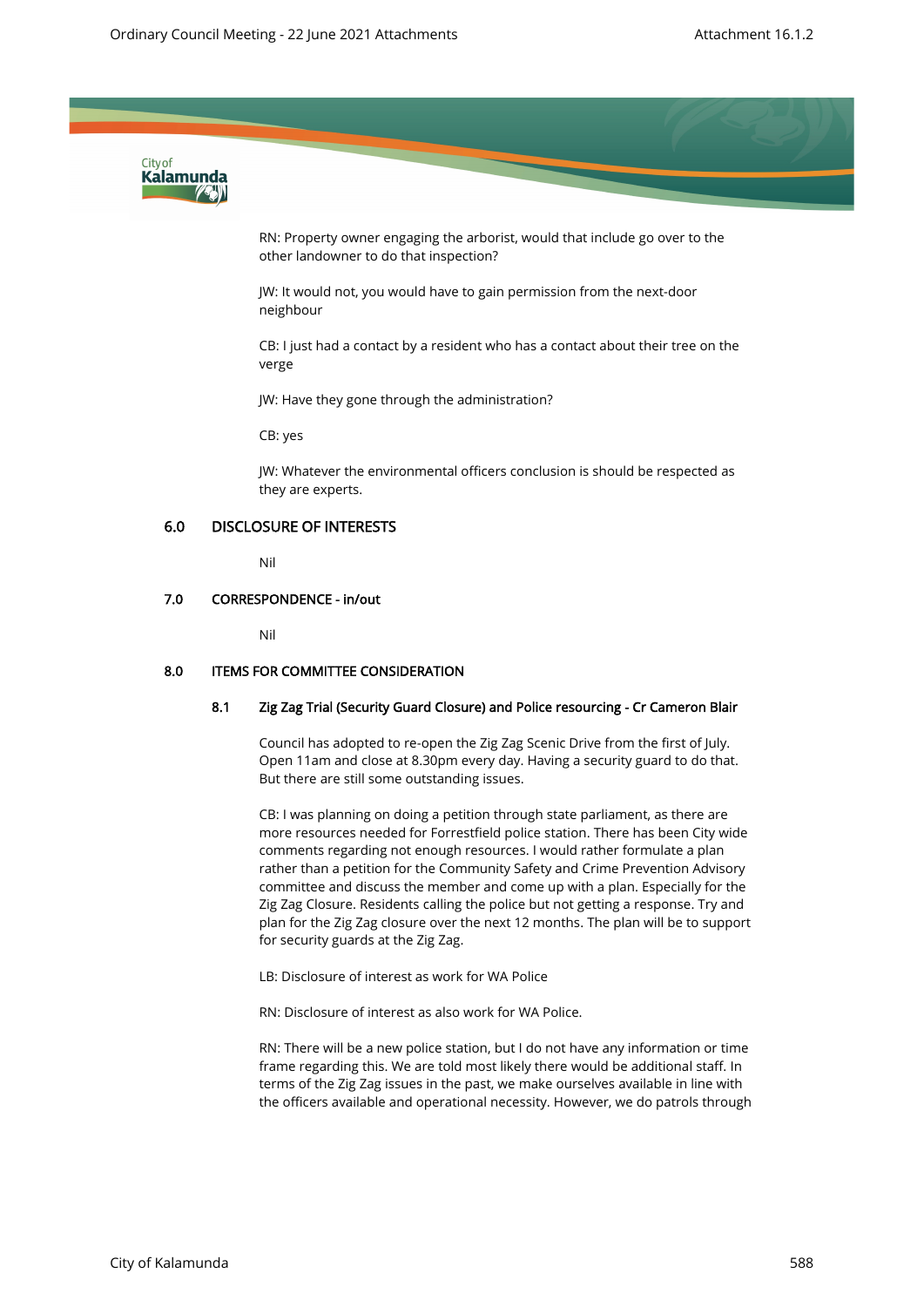

the Zig Zag as well as other community interest spots. All calls that come through the Forrestfield police station are given different priorities depending on resources and nature of the incidents.

LB: The City administration seek a meeting with Roy and possibly someone from Midland District with the view of having the City administration highlighting the community expectations. So, everything can be put on the table, such as the Forrestfield Police Station and limited resources. Just so the discussion can be had, and everyone is aware. An example would be when the rope was put across the Zig Zag road and that obviously was not considered very dangerous, and having no officers come to the incident shows the lack of Police resources. What are your thoughts RN?

RN: Noted and recorded. More than happy to have the conversations with yourself and anyone else, resources shared amongst other district is part of larger conversation. Again, it depends on what comes in and priority.

CB: Keys for the Zig Zag were given to Forrestfield Police that were lost. Can we please have it noted so a spare pare can be given.

RN: Discussions have occurred to have a solution for this such as having a master key box, to avoid keys being lost.

CB: That can be sorted with the meeting

LB: Anyone else?

GF: As part of fire emergency, do we have a master key?

JW: Local volunteer bush fire brigade has keys and the SES.

RN: Pin code would be a better solution other than keys.

LB: Draft resolution has been prepared

## That CSCPAC:

- 1. ASK Council to REQUEST the Chief Executive Officer to write to the WA Police Force advising of the key concerns in relation to the Zig Zag closure.
- 2. SEEK a meeting between the City of Kalamunda administration with WA Police Force to discuss resourcing, procedures, and priority of the matter.

RN: As part of part 2 of the resolution, that talks about priority of the matter and procedures. Subject to a call that comes into the operations on the CAD system. It will be worthwhile noting how the priorities are rated or assessed, avoids misunderstandings of priorities. Each priority has a time frame.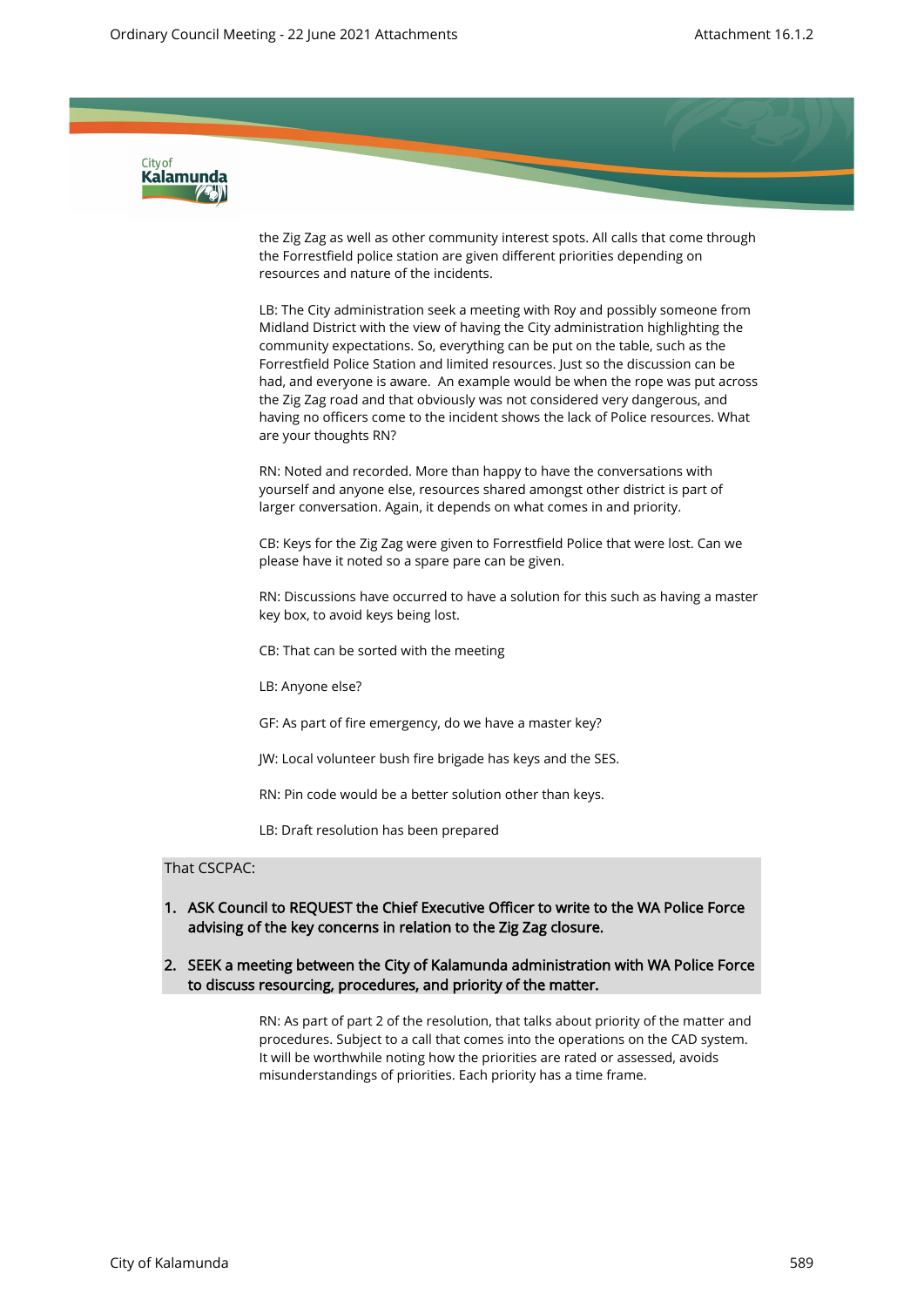

LB: I Understand the CAD system; committee, Council, and the community does not understand. If the conversation takes place and whoever's present, got that information can be dispersed. Whilst in part a two-part component with the City expectation and community expectations

MB: Most reasonable people will not expect police officers to come down to low risk incidents

LB: The Zig Zag will be closed at 8.30pm and open at 11am

MB: What is the offence if people go in during times that it is not opened.

LB: Once the roads back open there is anti- social behaviour will go, like 4wds going over the edge,

MB: If the police are not called for everything that happens as they have higher priority

JW: Reason why we do not have Rangers doing the security it is because they are not rostered at that time. Security guards can move people on, so the only situation the police attending where people do not move.

CB: Time could be an issue trying to get police up or down the Zig Zag depending on how many people are there.

JW: We do have an internal working group to work through those issues.

Lb: Back to the two draft resolutions, any comments? Anyone wishes to move or recommend the

CB: Move

MB: Seconded

LB: No one opposed. Motion carried; the resolution will go through council at the next available OCM.

PV: We will aim for May OCM but worst-case scenario we will go to June OCM.

### 8.2 Road Safety Engagement - Douglas Bartlett

DB: Update on the Road Safety Awareness Program: Please see attached presentation.

CB: I had a direct question why the city of Kalamunda advertising road safety on Facebook page is there. Could you send me please a brief of the project, so I guess explain why we are doing it?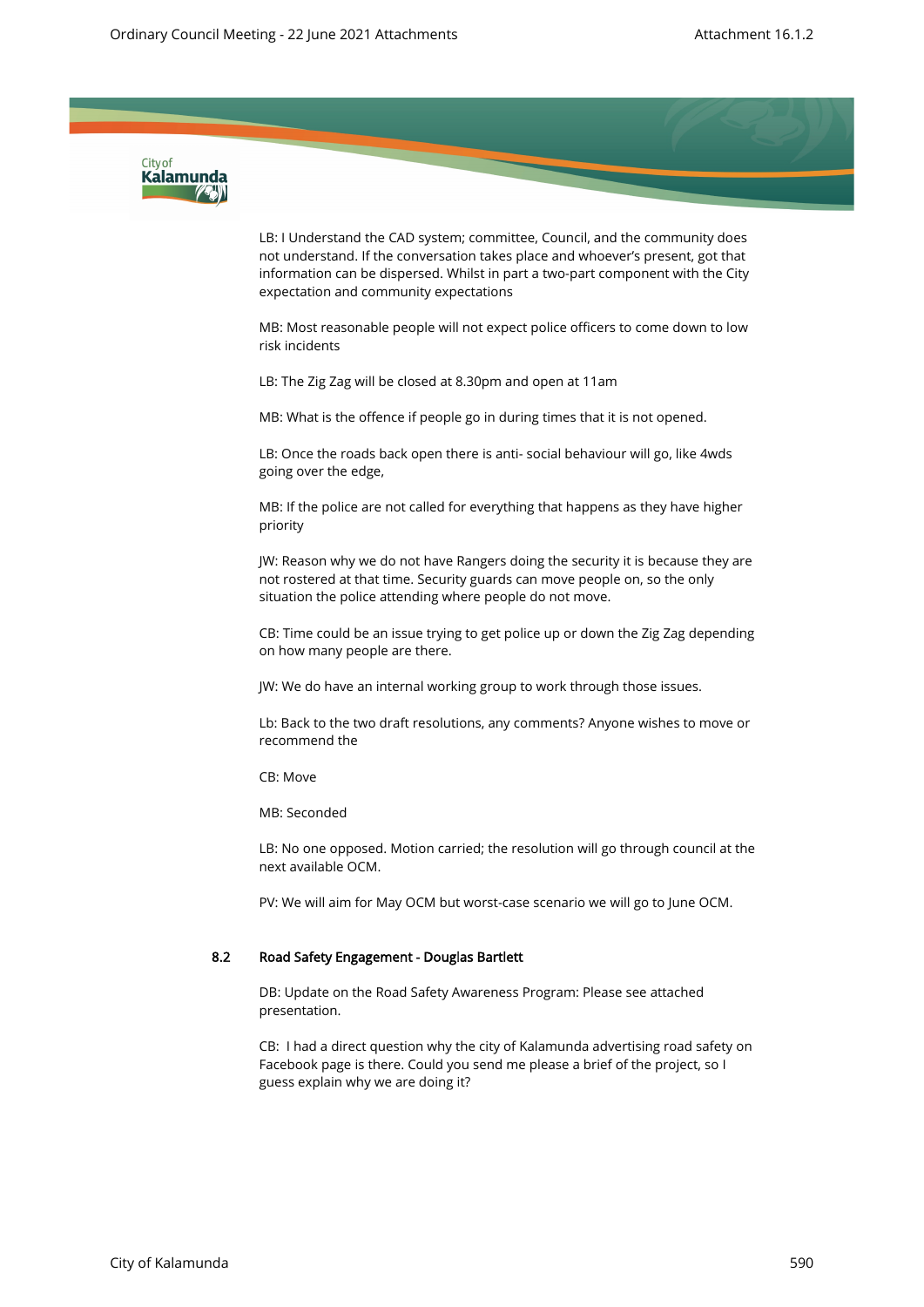

DB: Yes, I can get our PR team to provide that information.

#### 8.3 WALGA Road wise update – Engel Prendergast

LB: Apologies that Engel Prendergast was a late apology.

JW: Will follow up with Engel and provided some road safety information with the minutes.

#### 8.4 Anti-Theft Screws Project – James Wickens

#### Background:

In recent years WA Police have partnered with Bunnings Australia to provide Local Governments and Neighbourhood Watch groups with Anti-Theft Screws for car license plates to give to community residents. The screws specifically designed with a special tool that cannot be vandalised or stolen.

In year 2019/20 there has been 1,303 instances of license plates getting stolen. The number plates are used to disguise stolen vehicles/or private vehicles that are predominantly used in serious crimes.

#### Proposal:

As part of the Plants for Residents we will be running a drive through workshop where residents can have "Anti-Theft screws" used on their car license places to avoid them being stolen. The Anti-theft screws and tools will be supplied for Bunnings WA and us we will have our YAK team helping with the installation on the day.

It would be greatly appreciated if members from the Community Safety and Crime Prevention Advisory Committee can attend to promote community safety.

#### Date: Saturday, 29 May 2021 from 8am - 1pm Venue: Woodlupine Family and Community Centre, 88 Hale Road, Forrestfield.

Is anyone interested in helping out at the event?

PM: I am interested

LB: the idea is to run in conjunction with plants for residents, what about people that does not come to plants

JW: I will chat with our PR manager, but you do not have to just be there for plants.

LB: Is there any limits on the screws?

JW: No but this is a pilot project so we will see what issues that arise, and we will amend for future projects.